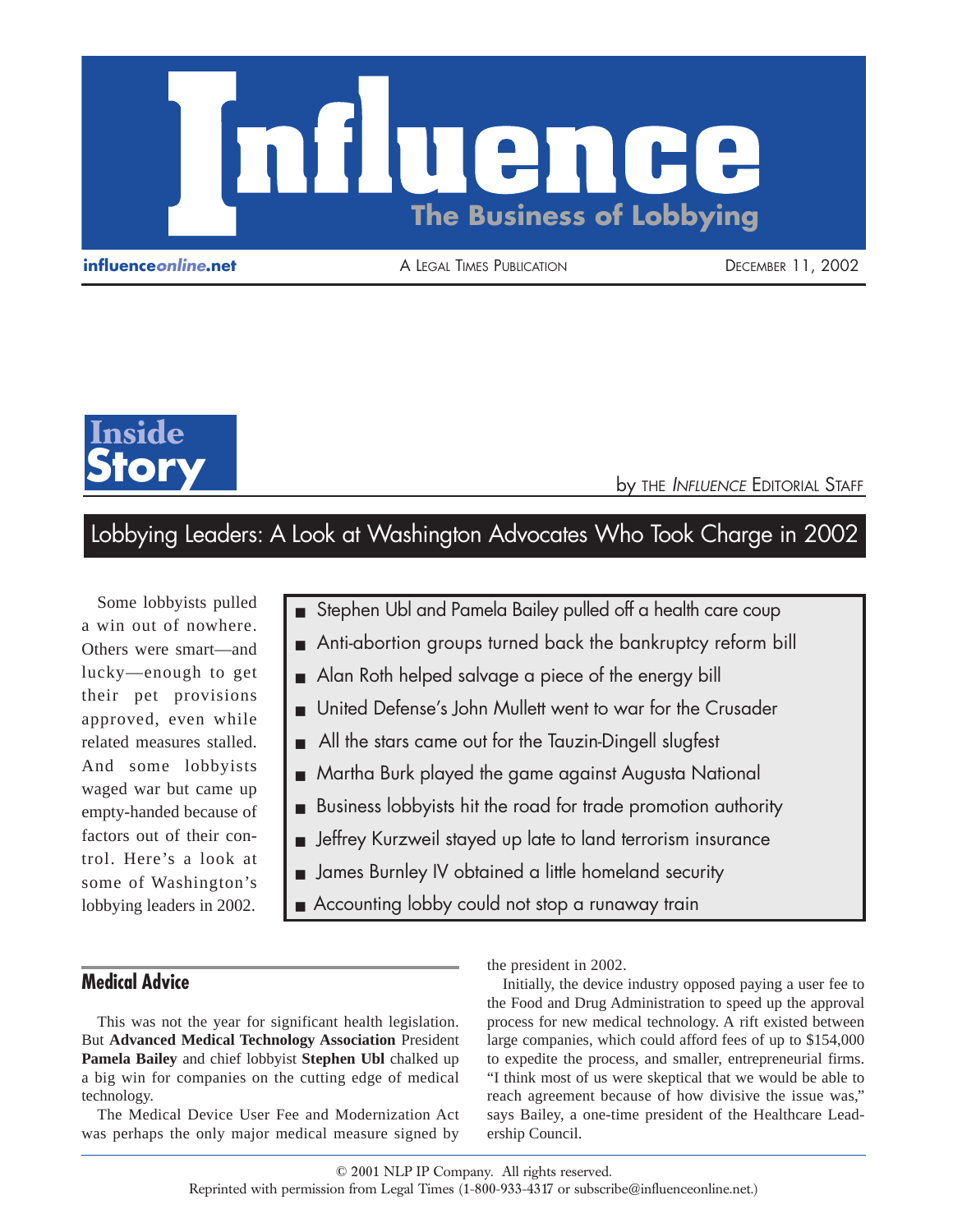

FAST REMEDY: Stephen Ubl and Pamela Bailey of AdvaMed pushed medical device firms, regulators, and members for quicker action from the FDA.

But user fees stayed on the front burner because of a budget crunch at the FDA and an uptick in the number of device applications pending.

"You had sort of a perfect storm," says Ubl. "More applications and more complex applications at FDA's doorstep." Ubl and Bailey coordinated negotiations with the FDA and lawmakers while herding industry leaders toward consensus.

Ubl remembers pulling near all-nighters, without air conditioning, at FDA headquarters around Memorial Day. At around 2 a.m. one day, the parties came to agreement on price tags for user fees as well as goals the FDA would have to meet, such as reducing the approval time for new devices from 409 days to 320 days.

"It was tens of hours in the making," says Ubl, whose group also tapped the **Duberstein Group** and **Bergner, Bockorny, Castagnetti, Hawkins & Brain** for outside help. "At least 50 hours of negotiating."

President George W. Bush signed the measure Oct. 26.

Ubl, who handled the Hill visits, credits Bailey's longstanding relationships with members, including Sen. Edward Kennedy (D-Mass.), for paving the way. One area where lawmakers raised a red flag was inspection of manufacturing plants. The proposal called for the FDA to accredit independent groups to do the inspections. But members were concerned about conflicts of interest, so a provision was added ensuring that inspectors would have no financial ties to companies they review.

Says Bailey: "We had the patience and took the time to understand where each member was coming from. We understood when it was important to compromise, and we made it clear when we couldn't compromise."

# **Life Force**

"The financial services industry can generate tens of thousands of calls and letters," says **Thomas Lehner,** executive vice president of government affairs for the **American Financial Services Association.** "But [the anti-abortion movement] can probably do that 10 times over."

That, in a nutshell, is why bankruptcy reform legislation, supported by leaders of both parties in both houses, failed. Lehner and others thought they were set this summer after a joint House-Senate conference produced a bill. The catch: The so-called Schumer Amendment, stating that courtawarded damages against anti-abortion protesters could not be avoided by filing for bankruptcy.

As the August recess neared, **James Backlin,** legislative director for the **Christian Coalition of America**; **Eagle Forum** Executive Director **Lori Waters**; **Connie Mackey** of the **Family Research Council**; and **Michael Schwartz** of the **Concerned Women for America** warned lawmakers that the amendment was radioactive. A vote on the bill was postponed.

In the fall, with the election looming, members opted not to take up such a divisive measure. Schwartz says he worked with banking lobbyists to find a way around the Schumer Amendment, perhaps by packing the bulk of the reforms into an appropriations bill. While Schwartz says relations were "friendly," the financial sector had little incentive to bargain away "a bird in hand."

Finally, the November session promised a payoff for Lehner at AFSA; his predecessor, **Jeffrey Tassey,** and others at **Williams & Jensen,** who represented several banking concerns; **Mallory Duncan** of the **National Retail Federation**; and **Gary Kohn** of the **Credit Union National Association.**

But anti-abortion organizers generated an avalanche of calls and faxes. Kohn says CUNA's grass-roots efforts were no match. "Our members were told by congressmen that they were getting inundated with folks opposed" to the Schumer Amendment, he says.

In a Nov. 15 procedural vote required to take up the bill, Chris Smith (R-N.J.) and Joseph Pitts (R-Pa.) led 87 Republican lawmakers who defied party leaders and voted to pass the bill without the amendment. Days later, Senate leaders opted not take up the measure.

The Eagle Forum's Waters credits Pitts and Smith with "the courage to fight their own leadership. . . . The downfall of the bankruptcy bill is not our fault," she says. "It is Charles Schumer's fault."

#### **In the Pipeline**

The two-year effort to craft an omnibus energy bill collapsed of its own weight, foundering on hard-fought issues such as vehicle fuel economy standards, drilling in Alaska's Arctic National Wildlife Refuge, and a perennial fight between makers of two oxygenates—ethanol and MTBE.

But one piece of the bill, reauthorization of the Pipeline Infrastructure Protection to Enhance Security and Safety Act, did make it through. "There were so many different moving parts" to the energy bill, says **Alan Roth,** who with colleagues at **Lent Scrivner & Roth** played a big role for the **Association of Oil Pipe Lines.** "It was a big sleeper success story buried inside a giant failure."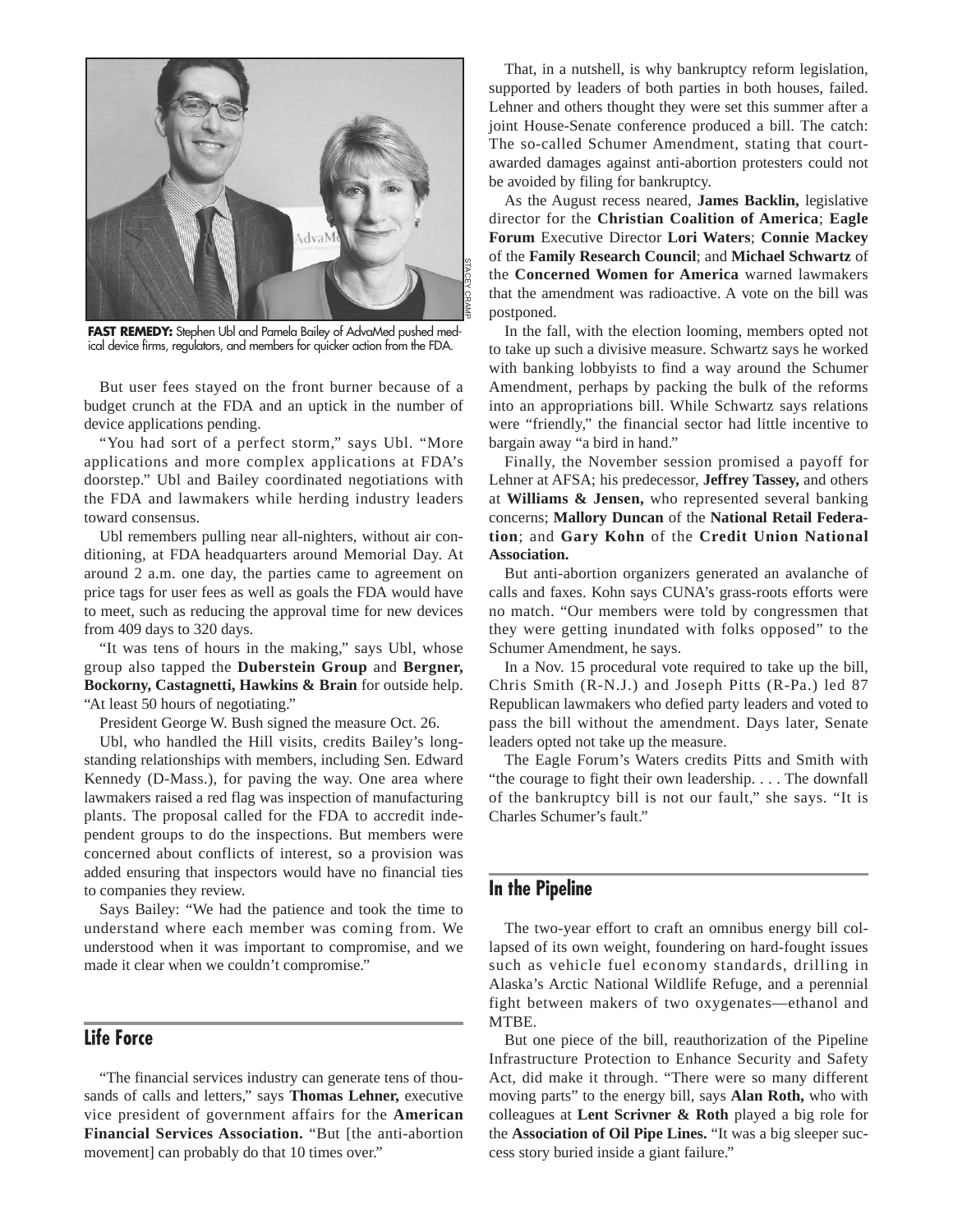Though pipeline safety was just a footnote in what could have been one of the decade's major pieces of legislation, it was still four hard years in the making and the subject of compromises from both sides.

In the end, the industry got a provision for streamlining environmental permit reviews, while safety advocates were happy with new inspection timetables. Roth was key



**PIPE FIXTURE:** Lent Scrivner & Roth's Alan Roth helped ensure passage of the only part of the massive energy bill that became law.

in dealing with Rep. John Dingell (D-Mich.), who chaired the House Energy and Commerce Committee when Roth was its chief counsel and was one of the oil industry's toughest critics.

"Dingell has had a near and dear spot for pipeline safety since he was a young kid," says one person familiar with the issue. "So they worked him to reach a compromise on the number of years between inspections. [Environmentalists] wanted five, and we wanted 15. We ended up with 10 and [mandatory reinspections at] seven."

**Carl Biersack,** a former legislative director for Sen. Trent Lott (R-Miss.) now at **Barbour Griffith & Rogers**, and Association of Oil Pipe Lines' Executive Director **Benjamin Cooper,** a former staff director for then-Energy and Natural Resources Chairman J. Bennett Johnston (D-La.), also worked the issue.

# **On a Crusade**

Defense lobbyists often spend their time deep in the shadows. This year, though, advocates for weapons maker **United Defense** and several allies in Congress waged a very public battle to try to save the Crusader, a rapid-fire cannon system cancelled by Defense Secretary Donald Rumsfeld.

**John Mullett,** vice president of government affairs for United Defense, led the high-stakes effort, according to Hill staffers. Mullett declined to comment, but Hill aides say he was instrumental in working up a compromise that—while it didn't save the Crusader—won Defense Department funding for a slimmed-down system.

Mullett "recognized rather quickly that we weren't going to win the battle straight up," says a Hill aide familiar with the negotiations. "So he advocated for the compromise."

Staffers and defense lobbyists say **James Ervin** of **Ervin Technical Associates** and **Townsend Van Fleet** of the **Van Fleet-Meredith Group** also played key roles.

Several lawmakers tried to protect the Crusader and the jobs that would have come with it. Retiring Rep. J.C. Watts (R-Okla.), a member of the Armed Services Committee, was among the Oklahoma lawmakers lobbying hard to keep the Crusader because it would have meant more manufacturing jobs in the state. But, as one defense lobbyist says, "this was played out at big levels," and there was no changing the administration's mind about Crusader.

"The secretary of defense flexed his muscle," says the congressional aide, "and killed it. . . . There was simply no way of competing with him or the president.

"It was a very uphill battle, a very stacked deck," the aide continues. "It was like a high school football team playing the Chicago Bears."

### **Phone Lines**

If there is a candidate for legislation attracting the greatest number of lobbyists, the House bill to deregulate high-speed Internet access by the Baby Bells would surely be a contender. "Everyone came in from all sides, long distance, the CLECs [competitive local exchange carriers], the trade associations, the Bells, from the lowest to the highest, at the subcommittee level and the full committee," says one key House staffer. "It was almost like holding court."

It was a tough vote for House members. They were forced to go on record opposing either the Bells or AT&T—all the while knowing that the bill had no chance of passage in the Senate. In the end, the bill sponsored by Reps. Billy Tauzin (R-La.) and John Dingell (D-Mich.), passed by a whopping 273 to 157 majority. It was never even voted on in the Senate.

**John Windhausen Jr.** of the **Association for Local Telecommunications Services,** a Commerce Committee counsel during the chairmanship of Ernest Hollings (D-S.C.), was one of "the most visible persons pounding shoe leather," says one staffer.

In-house lobbyists who worked the legislation hard included **Lyndon Boozer** at the **BellSouth Corp., Peter Jacoby** at the **AT&T Corp., Timothy McKone** at **SBC Communications Inc., Edward Sen** at **Verizon Communications,** and **Richard Fruchterman III** at **WorldCom Inc.** Outside lobbyists for **AT&T** included the **Cormac Group**'s **Patrick Williams** and **James Derderian,** as well as **Earl Comstock,** a partner at **Sher & Blackwell** and former legislative director to Sen. Ted Stevens (R-Alaska).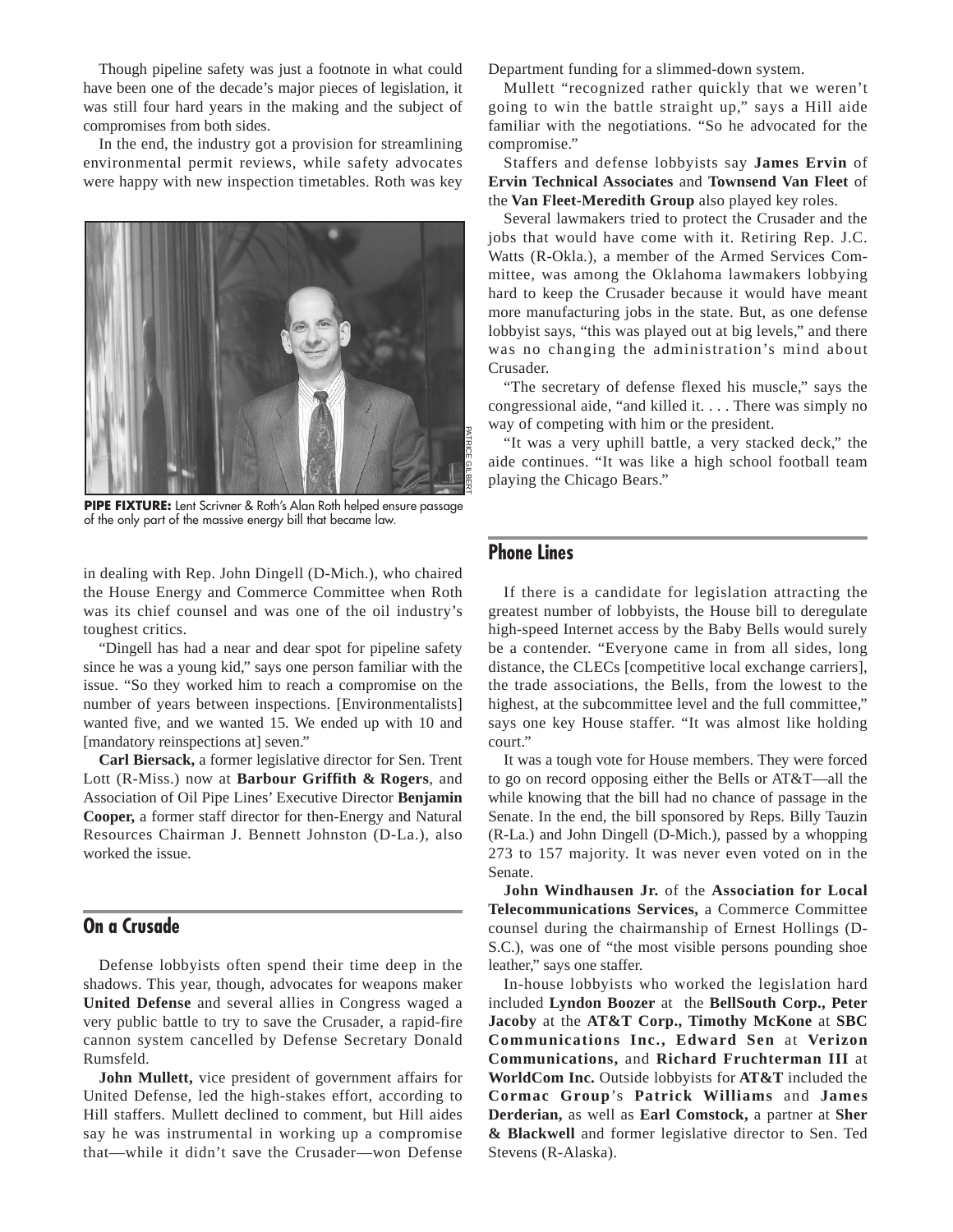Representing one or more of the Bell companies were former House Commerce Committee telecommunications staffer **David Leach,** now a partner at **Dewey Ballantine**; **Bernard Wunder Jr.** of **Wunder & Lilly**; and former BellSouth lobbyist **Dan Mattoon** of **PodestaMattoon.**

Why was the lobbying so fast and furious on a bill that had no chance of passage? Many House staffers believe the answer is simple: The Bells needed cover for legislative dealings with the Federal Communications Commission as its considers further deregulation.

## **Women to the Fore**

**Martha Burk** has become a media darling for trying to force Augusta National Golf Club, home of the prestigious Masters Tournament, to admit female members.

The president of the **National Council of Women's Organizations** is riding a wave of media interest in her dispute with William "Hootie" Johnson, chairman of Augusta National.

In a statement early in the debate, Johnson listed the pressure tactics that he expected Burk to use, such as contacting high-profile members fearful of being portrayed as bigots and going after corporate sponsors of the Masters.

He was right. Burk has used both.

"We know what we're doing," says Burk, whose association includes 160 women's groups, such as the National Organization for Women and Business and Professional Women/USA. "But if we didn't, we would've just looked at his response."

Burk says efforts paid off early when Johnson dropped the Masters' four big television sponsors—the Coca-Cola Co., Citigroup, the General Motors Corp., and the IBM Corp.

According to Burk, three of the sponsors had indicated they were going to pull out, and Johnson simply preempted the move by dropping them first. Burk says she is now working to get Augusta members to offer public support for changing the club's policy and has already had success with the CEOs of Citigroup, the Ford Motor Co., and the American Express Co. Burk scored another victory when Thomas Wyman, the former CEO of CBS Worldwide Inc., recently resigned from Augusta.

Burk says this fight is very different from the Hill campaigns the NCWO is used to. The last few years, the NCWO has focused on getting the Senate to ratify the Convention on the Elimination of Discrimination Against Women (CEDAW), a treaty signed by the United State more than 20 years ago. "We finally got it out of committee, and then it stalled," Burk says, "but we're ready to try again with the new Congress."

# **Trade Time**

Trade promotion authority gives the president a free hand to make import and export deals around the world

without congressional second-guessing. In order to get the Trade Act of 2002 through Congress, business lobbyists had to expand their horizons beyond the Beltway.

"We devoted a considerable amount of time—more than ever before—to working outside of Washington, D.C.," says **William Morley,** vice president of congressional affairs for the **U.S. Chamber of Commerce.** "We did a lot of meetings with members of Congress. We met them here in D.C. and met them in their districts. We did a number of fly-ins. We were giving them information on a daily basis."

Trade groups spent millions on issue ads and grassroots work as well.

"We realized this was going to be one of our closest votes ever," says Mildred Webber, director of coalitions in the Office of the House Majority Whip. "We knew we'd need support inside and outside. We called [**PodestaMattoon**'s] **Dan Mattoon** and had him head up our outside coalition."

Staffers from the Office of the U.S. Trade Representative, the Commerce Department, the Treasury Department, and the White House met with a private sector coalition called U.S. Trade that included the Chamber (represented by Mattoon), **Brigitte Gwyn** of the **Business Roundtable, R. Scott Miller** of the **Procter & Gamble Co., Theodore Austell** of the **Boeing Co., William Lane** of **Caterpillar Inc.,** and representatives from the **Emergency Committee for American Trade,** the **Grocery Manufacturers of America,** the **National Association of Manufacturers,** and the **National Foreign Trade Council.**

Going back to 2001, Webber and Mattoon were among key players at meetings held up to four times a week in H-107, the whip's office.

**Sarah Thorn,** international trade director for the Grocery Manufacturers, gives a lot of credit to Webber and the whip's operation, adding, "It was one of the most sustained and concerted efforts I've seen—grass roots, federal [lobbying], media."

Says Morley: "The turning point was the administration. I was in the whip's office at 3 a.m. on a Saturday [July 27] when the final vote was on the House side. [Commerce Secretary] Don Evans and [U.S. Trade Representative] Bob Zoellick were both there. Legislative affairs was all there. You had a complete commitment from the administration."

#### **Insuring a Win**

**Venable**'s **Jeffrey Kurzweil,** the longtime chief outside lobbyist for **Marriott International,** calls it "the most important work he's done in his life." And clearly the most time-consuming. "I worked round the clock," he says. "I may have done 20 all-nighters. People were getting emails from me at three, four o'clock in the morning."

Kurzweil was one of the lobbying world's "pile drivers" as he describes it, on one of this year's most difficult legislative journeys. The terrorism insurance bill, the